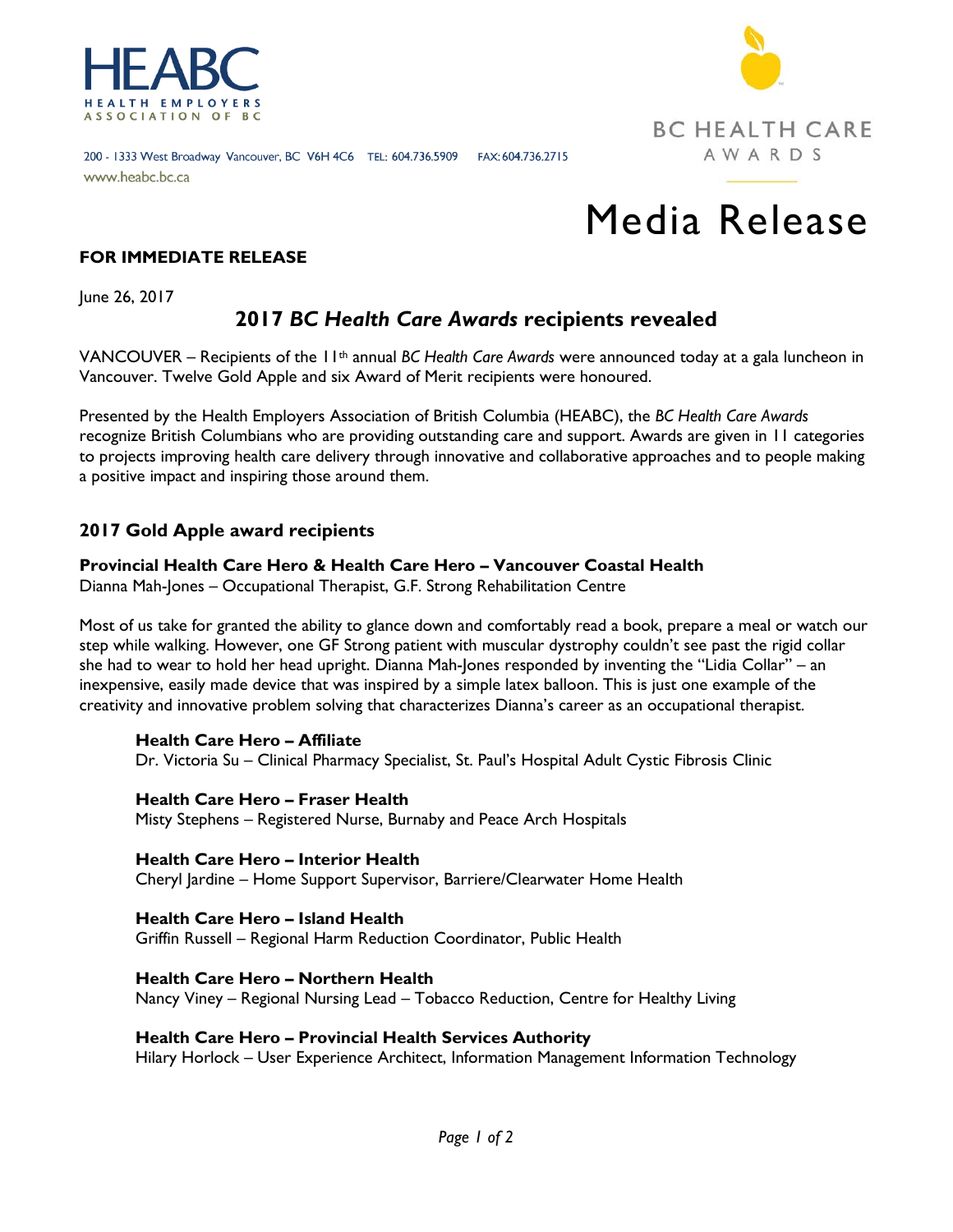

#### **Top Innovation – Affiliate**

Canadian Mental Health Association, BC Division (CMHA BC) – Confident Parents: Thriving Kids Program

When a child engages in a pattern of aggressive behavior, their parent or caregiver normally intervenes to try and steer the child back on course. However, the behavior can be worsened if there is an attempt to force the child into compliance. A more effective approach is to engage in positive parenting practices that reward pro-social behavior. CMHA BC has made this training accessible to parents at no charge through their Confident Parents: Thriving Kids Program.

#### **Top Innovation – Health Authority**

Royal Jubilee Hospital, Island Health – Integrated Smartphone Communication Technology Project

Nearly everyone has a smartphone, and yet paging systems continue to be used by the majority of hospitals. Pharmacists and physicians, in particular, report that pagers are frustrating because they don't indicate who is paging and why, and whether or not the call is urgent. At Island Health, they knew there was a better way and set out to prove it by launching the first pilot project in Canada to test an integrated smartphone application in place of pagers in a hospital setting.

#### **Workplace Health Innovation**

BC Emergency Health Services, Provincial Health Services Authority – Critical Incident Stress Program

Paramedics and dispatchers experience significant occupational stress. The incidence of complex Post Traumatic Stress Disorder (PTSD) in those professions is an estimated 30 per cent compared to 6 to 9 per cent among the general public. There is also a higher incidence of suicide among first responders - both those who are working and those who have retired. BC Emergency Health Services has acted to provide better support to first responders by implementing the Critical Incident Stress (CIS) Program.

#### **Collaborative Solutions**

Interior Health – The Insulin Safety Initiative

Insulin is among a group of "high-alert medications," which carry a heightened risk of serious patient harm if used in error. Technologies and practice changes designed to reduce the risk of medication error are critical components of patient safety initiatives. Interior Health Authority's Insulin Safety Initiative (ISI) was a large collaborative, multi-stakeholder, multi-site project designed to mitigate serious medication errors involving insulin and to standardize practice in this area.